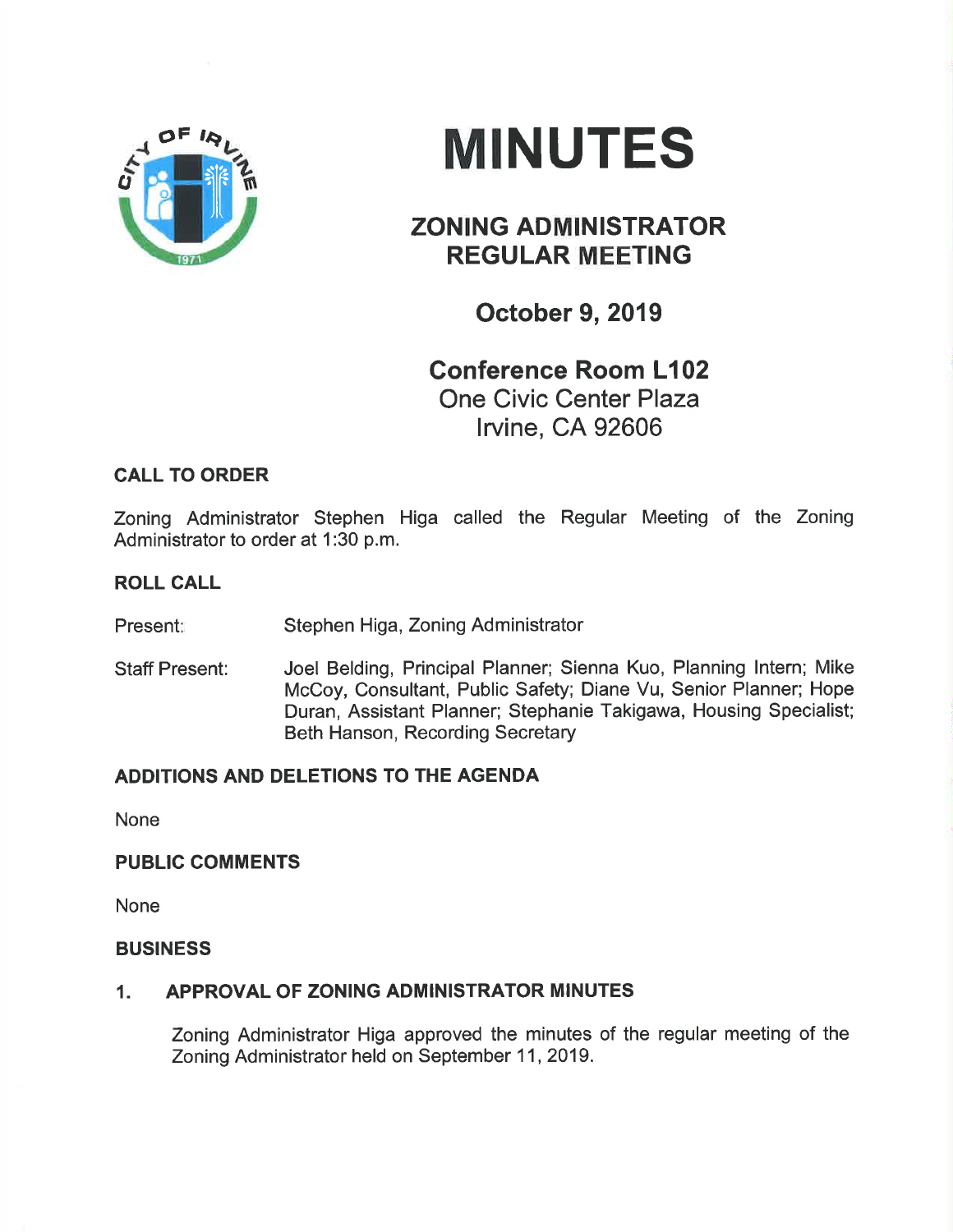#### PUBLIC HEARINGS

#### 2 SIGN PROGRAM MODIFICATION WITH ADMINISTRATIVE RELIEF FOR THE IRVINE MARKET PLACE GOMMERGIAL GENTER LOCATED IN PLANNING AREA 4 (LOWER PETERS CANYON)

Slenna Kuo, Planning lntern, presented the staff report and was available to answer questions.

Zoning Administrator Higa opened the public hearing at 1:30 p.m

The applicant Chase Gilmore, lrvine Company Retail Properties, noted the signs would not be readily visible from the street due to the presence of the pad buildings and the parking lot trees.

Zoning Administrator Higa closed the public hearing at 1:34 p.m

AGTION: Zoning Administrator Higa adopted RESOLUTION NO. 19-1490 A RESOLUTION OF THE ZONING ADMINISTRATOR OF THE CITY OF IRVINE, CALIFORNIA, APPROVING SIGN PROGRAM MODIFICATION OO793833.PSS WITH ADMINISTRATIVE RELIEF FOR THE IRVINE MARKET PLACE COMMERCIAL CENTER LOCATED AT 13100-13792 JAMBOREE ROAD IN PLANNING AREA 4 (LOWER PETERS CANYON); FILED BY BAAB & ASSOCIATES.

#### CONDITIONAL USE PERMIT FOR A NEW COMMUNITY FACILITY, THE MITCHELL ANTHONY THEATER, WITH ADMINISTRATIVE RELIEF FOR SHARED PARKING LOCATED AT 9259 RESEARCH DRIVE IN PLANNING AREA 34 (IRVINE SPECTRUM 5)  $3<sub>1</sub>$

Sienna Kuo, Planning lntern, presented the staff report and noted there was an errata sheet containing public correspondence concerning this item. Ms. Kuo was available to answer questions.

Zoning Administrator Higa opened the public hearing at 1:35 p.m

The applicant, Mitchell Anthony, Mitchell Anthony Enterprise, spoke on this item.

The following spoke against the item: Michael Alti, Attorney for Koll Center lll Association; James Shin; Pastor of the neighboring Church (lGM); and Ragi Abraham, Assistant Manager, for Koll lll Owners Association.

Zoning Administrator Higa closed the public hearing at 2:16 p.m.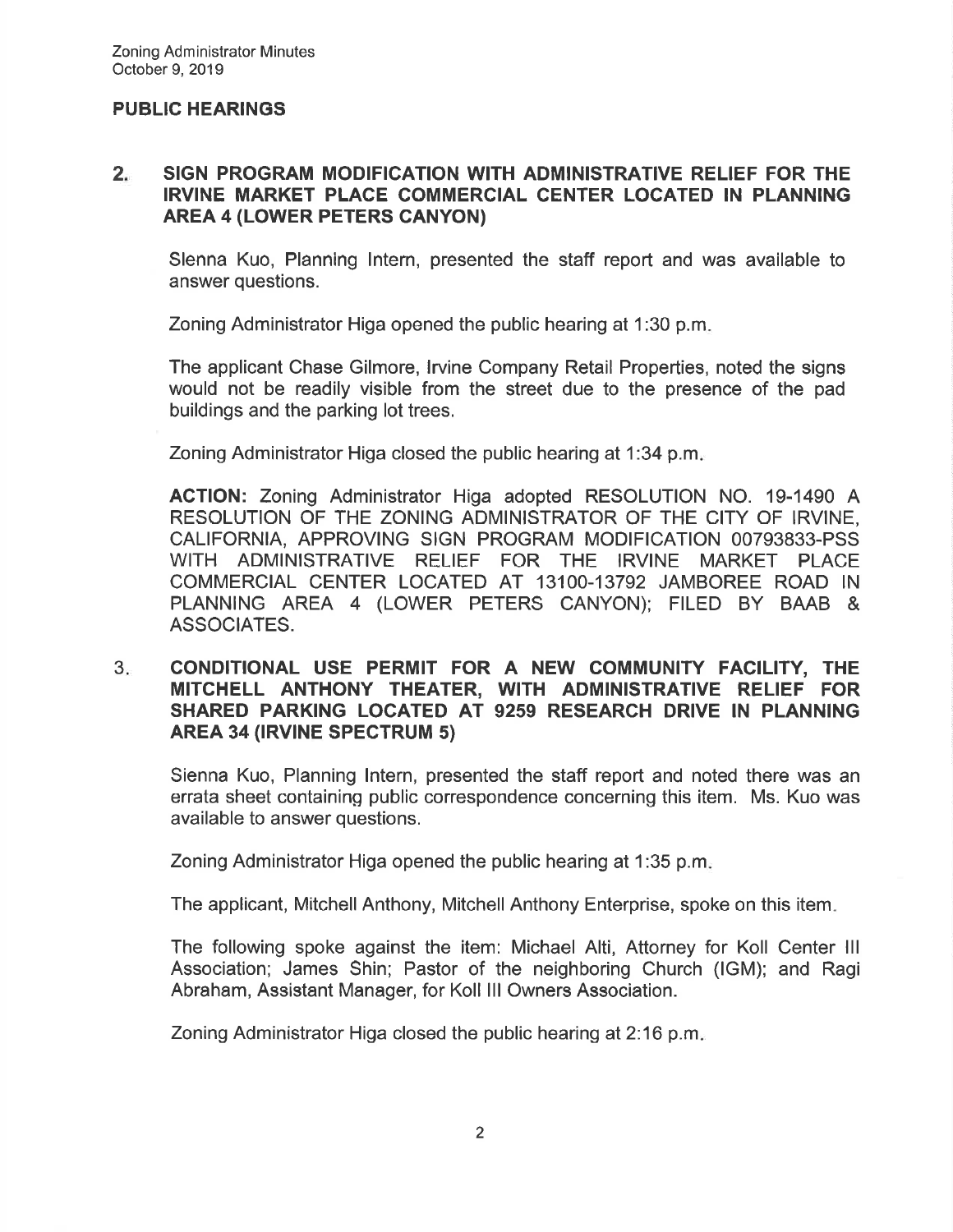Zoning Administrator Higa denied Resolution No.19-1491 due to the applicant's inability to demonstrate that adequate parking can be provided for the project. Zoning Administrator Higa noted there are many outstanding issues that are unresolved, including shared parking issues between the owner's association and individual tenants and their ability to share parking between owners.

ACTION: Zoning Administrator Higa denied RESOLUTION NO. 19-1491, A ٠ RESOLUTION OF THE ZONING ADMINISTRATOR OF THE CITY OF IRVINE, CALIFORNIA, APPROVING CONDITIONAL USE PERMIT 00763244-PCPM FOR THE ESTABLISHMENT OF THE MITCHELL ANTHONY THEATER, <sup>A</sup> COMMUNITY FACILITY, WITH ADMINISTRATIVE RELIEF FOR SHARED PARKING LOCATED AT 9259 RESEARCH DRIVE IN PLANNING AREA 34 (IRVINE SPECTRUM 5); FILED BY MITCHELL ANTHONY ENTERPRISES.

#### ADJOURNMENT

Zoning Administrator Higa adjourned the meeting at 2:17 p.m. to the Regular Meeting on October 29, 2019, at 1:30 p.m., lrvine Civic Center, Conference Room L102, One Civic Center Plaza, Irvine, California.

Stephen Higa, Zoning Administrator